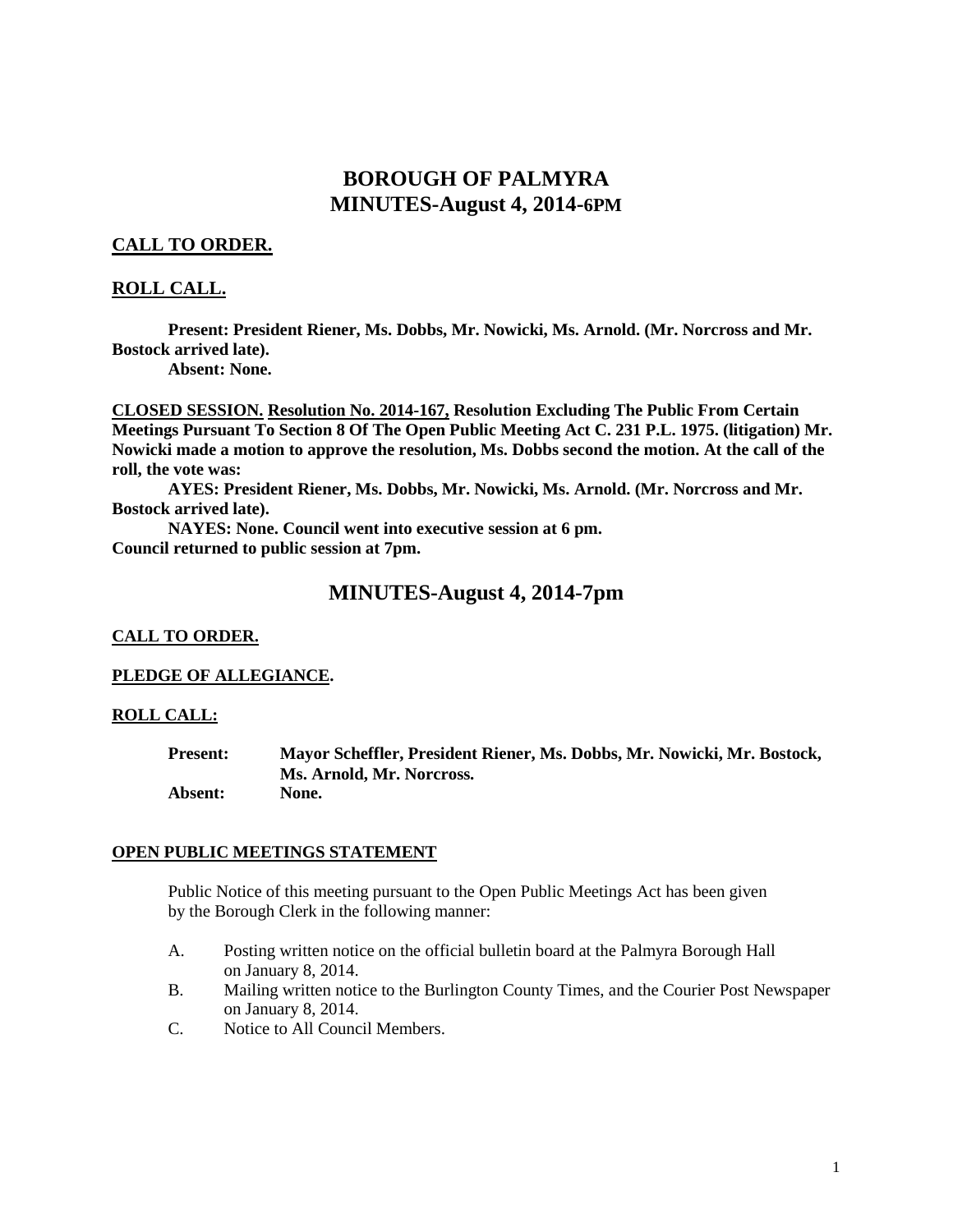#### **DISCUSSION ITEMS.**

**A. Tri-Boro Veterans Update-Mr. Gural informed council that he has notified the County that the Borough is no longer interested in the application for the parks funding for this year. Mr. Gural discussed that he has received an email from the attorney for the Borough handling the tax certificate process that it will be January before the Borough actually takes ownership. Mayor Scheffler reviewed for the public that there was a sewer lien on the property that was going to be foreclosed on so the Borough decided to purchase the tax certificate so that the Borough would own the property. Council had discussed demolition of the current building and a pocket park, but after listening to several residents, council has decided to not make the lot a park.**

**B. Water Usage Sewer fees and meeting status. Mayor Scheffler explained that council is still reviewing the issue and that the public hearing on the ordinance is on August 18th.** 

**C. Feral Cat-Mr. Gural discussed that there was an article in the newspaper about a kitten having rabies and that the county animal shelter is going to a no-kill shelter. There is a trap, neuter and release program that council will consider. Mr. Norcross inquired if an ordinance was adopted on trapping the cats would be additional controls as well. Mr. Gural explained that Willingboro Animal Shelter is willing to train someone from the Borough about the trapping of the cats.** 

**D. Sidewalk Ordinance-President Riener reported that she is still working with Councilman Nowicki on the ordinance and is attempting to adjust it so that the homeowners do not pay a cost for damage from the trees. Mayor Scheffler explained that the sidewalk ordinance as present was not adopted on second reading and that they are trying to create an ordinance that is fair to most residents.** 

**E. Fence Ordinance. Mayor Scheffler explained that council will adopt the fence ordinance on first reading at the August 18th meeting.**

**F. Cinnaminson Avenue Traffic Study-Mr. Bostock inquired about the traffic study and if there has been any respond from the county. Chief Pearlman replied that he has had conversations with the county traffic engineers and that portions of the study are done. The entire study should be completed by the end of the week. Chief Pearlman also informed council that he met with the contractors today on the pedestrian crossing light at the corner of Cinnaminson Avenue and Charles Street. The contractor will be running more lines tomorrow for the installation. Mr. Bostock inquired if the Borough will have a report on the traffic study by the August 18th meeting. Ms. Arnold explained that several items came up at the River Route meeting about the traffic study and that she needs to be included in the loop so that she can pass information on to the committee.** 

**G. W. Charles Street-road project. Mayor Scheffler discussed that the paving is half completed on West Charles Street. Mr. Kirchner explained that if the weather remains the same, it should be completed by July 22.** 

**H. DCA Small Cities-Mayor Scheffler explained that as part of the grant application for Small Cities for West 2nd Street a survey needs to be completed by the residents on the street. Ms. Jackson will be helping the residents with the survey for the Borough.**

**I. NJ Economic-Mr. Nowicki reported that he had attend for the Borough a seminar on NJ Economic Development and handed out the slide show to council. There are two projects that they are working on to provide tax credits for commercial businesses and job creation incentives to stay in Palmyra or to move to Palmyra. There are eligibility requirements for businesses to get funding as well as performance based requirements. Mayor Scheffler discussed that all of the information needs to get to the businesses and to prospective business.**

**J. River Route Committee-Ms. Arnold discussed the River Route meeting that she attended. They had discussed the intersections of Highland, Morgan and Broad Street. A new sign on Route 73 for the Borough. Mr. Norcross explained that years ago state engineers look at doing a swing turn into the grass property that was never constructed at the same time they did Broad Street. Ms. Arnold discussed the access to Route 73 to joining two parcels for developing. Mr.**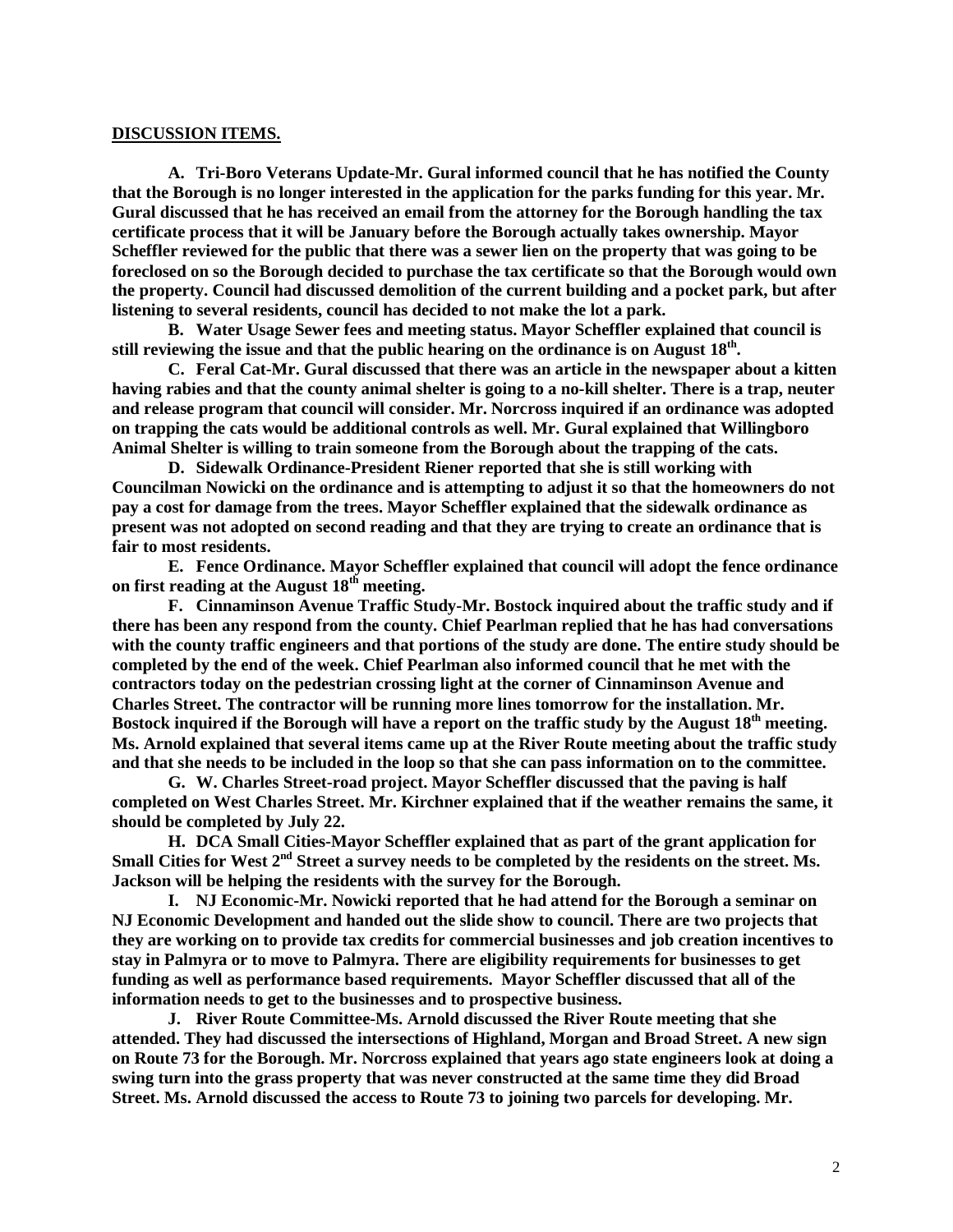**Kirchner explained that Mr. Fox and Mr. Livingston from the county were present at the meeting. Mr. Fox empathize at the meeting that things can be put into the River Route plan for future plans.** 

**K. Landlord litigation – Mayor Scheffler discussed that there will a meeting of the committee for the litigation. Mr. Rosenberg discussed that Judge Bookbinder is requesting an update by Thursday.** 

**L. Local Mitigation Plan Review – Resolution for August 18th-Mrs. Kilmer will make a presentation on the plan at the August 18th meeting.** 

**M. Totaled fire vehicle – 1996 GMC Yukon-Mr. Gural explained that this vehicle was involved in a motor vehicle accident on Broad Street and that the insurance is offering a settlement of \$6756.00. The fire department is looking to replace the vehicles, but there are no funds in the current budget. Mr. Nowicki inquired if the insurance settlement can go towards the purchase of a new vehicle. Mr. Gural explained that the money is deposited into the Borough's general fund as surplus and is not available this year, there is also the firetruck on GovDeals.com and those funds also are deposit in the general fund for future surplus. Mr. Norcross would like to discuss the options at the public safety committee meeting next Monday.** 

**N. 710 Parry Ave sewer lateral repair-President Riener recused herself from the discussion. Mr. Gural explained that the letter has been sent to the resident with the Boroughs terms for the sewer repair. Mr. Rosenberg recommends that a resolution be approved with council agreeing with the settlement.** 

**O. James Simon – auto insurance deductible-Mr. Gural had met with the owner of the car and the tort claim has been filed concerning a Borough tree falling on the vehicle. The amount of \$1,000.00 will be on the bill list for council's approval.** 

**P. Computer & phone extensions for Council-Mayor Scheffler informed council that there are telephone extensions for all councilmembers for voice mail. The messages can be obtained from any phone or calls can be automatically transferred to a cellphone.** 

**Q. Temple Blvd – paving request-Mayor Scheffler explained that Mr. Fries of Temple Blvd had requested that Temple be paved and that there are large potholes. The trucks create a lot of noise and rumbling when they hit the potholes. Mr. Norcross discussed that Temple was a concrete street with seams and that the Burlington County Bridge Commission paved it with asphalt and poured tar into the seams. Mayor Scheffler requested that the Bridge Commission be contacted to see if they can repair Temple Blvd.** 

**R. Tony the Barber Shop-Mr. Gural discussed that several years ago the Borough had torn down a building next to the Barber Shop. The owner of the shop is requesting that the outside wall be repaired and that a mural or the Boroughs logo would look good on the blank wall. Mr. Bostock discussed that the schools art teacher-Mr. Budden should be consulted to design something and that maybe the students can paint something on the building. Ms. Arnold suggested a contest with the students for the mural. Mr. Norcross discussed that the art teacher is a professional artist and sells his work. Mayor Scheffler requested that Ms. Kane (student representative) be involved as well.** 

**S. Bike Program-Mr. Gural explained that Mr. Blaisdell of Palmyra and also Parsons Brinckerhoff and Civic Eye Collaborative would like to conduct a workshop for senior walkability workshop that is sponsored by the NJ Department of Transportation's Office of Bicycle and Pedestrian Programs.** 

**Ms. Arnold express her thanks for the Welcome Home Celebration held on Arch Street with the Yellow Ribbon Ceremony.**

**Mr. Norcross requested that the outside of Borough Hall be review. The old steps out front are not safe and the siding is falling off in various areas.** 

#### **ADMINISTRATOR REPORT.**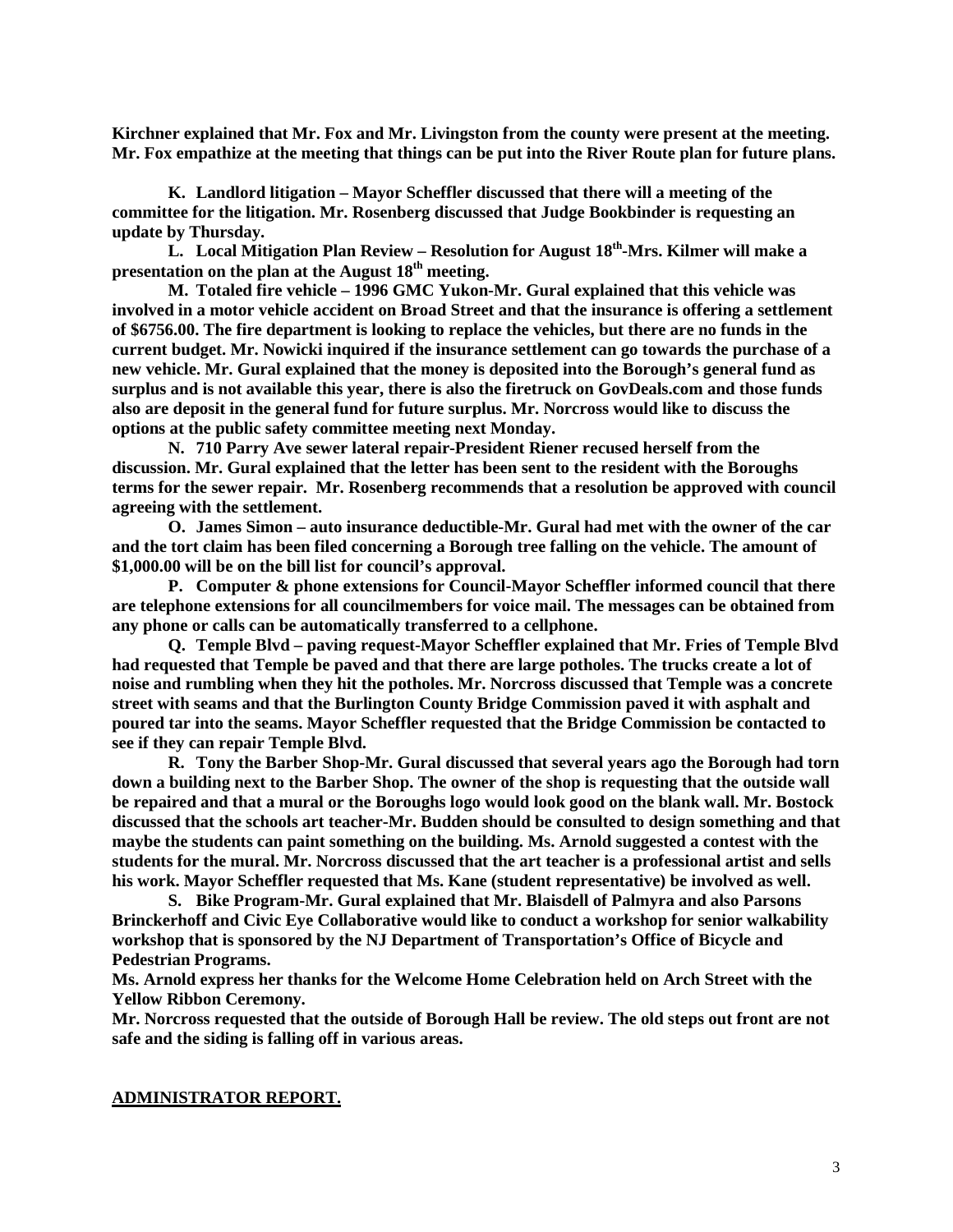**Mr. Gural informed council that the county has set the tax rate and that the estimated bills were within three tenths of one cent. The meeting was held for the members of the business community to review the BID refunds and only a few attended the meeting. The flagpole at the WaWa that belongs to the Borough has severe cracks and must be remove. The plaque for the War Memorial that is attached will be saved. A new pole cannot be erect in the same place due to the electrically wires and Mr. Gural is open to suggestions for a new location. Mr. McElwee inquired if the pole can be cut down right above the plaque and can part of the pole be saved and put somewhere else. Mr. Gural explained that the pole has to come down and that they are waiting on PSE & G to insulate the wires before the pole is removed. Mr. Gural updated council on the memorial benches that had been requested by Mr. Berkley in honor of his parents.** 

#### **RESOLUTIONS**

**A. Resolution 2014-165, Resolution Authorizing The Purchase of a Panasonic Arbitrator In-Car Video Solution system from Wireless Communications & Electronics per New Jersey WSCA Panasonic State Contract 75583/B27172 In The Amount of \$63,307.00 and Utilizing \$4,307.00 in Municipal Law Enforcement Trust Account Funds As Approved by the Burlington County Prosecutor. Mr. Norcross made a motion to approve the resolution, Mr. Bostock second the motion. At the call of the roll, the vote was:**

**AYES: President Riener, Ms. Dobbs, Mr. Nowicki, Mr. Bostock, Ms. Arnold, Mr.** 

**Norcross.**

**NAYES: None.** 

**B. Resolution 2014-166, Resolution Authorizing the Mayor to Execute An Agreement Concerning The Acquisition of Recycling Cart Containers in 2014 for the Burlington County Recycling Program in the amount of \$10,449.00. Mr. Norcross made a motion to approve the resolution, President Riener second the motion. At the call of the roll, the vote was:**

**AYES: President Riener, Ms. Dobbs, Mr. Nowicki, Mr. Bostock, Ms. Arnold, Mr. Norcross.**

**NAYES: None.** 

**C. Resolution 2014-168, Resolution Authorizing The Borough Administrator To Sign The Agreement With Mr. Petitte Of 710 Parry Avenue For Sewer Lateral Repair. Mr. Norcross made a motion to approve the resolution, Ms. Dobbs second the motion. At the call of the roll, the vote was: AYES: Ms. Dobbs, Mr. Nowicki, Mr. Bostock, Ms. Arnold, Mr. Norcross.**

**NAYES: None.** 

**ABSTAIN: President Riener.** 

**PUBLIC COMMENTS. Mr. Nowicki made a motion to open the meeting to the public, Ms. Dobbs second the motion. All members present voted in favor of the motion.** 

**Mr. Smith-Van Sant Drive inquired if the county's new single stream program would affect the properties in the Harbour. Mayor Scheffler replied that the Harbour's recycling program is different than the rest of the Borough. Mr. Smith inquired about the sewer rates for the Harbour and has it been worked out. Mayor Scheffler explained that the Harbour properties do not have individual meters for water and that the Borough is working on a solution.** 

**Mr. Howard-Vine Street thanked everyone involved with the Yellow Ribbon ceremony and that it was a great presentation to the family. Mr. Howard discussed that there has been raccoons out**